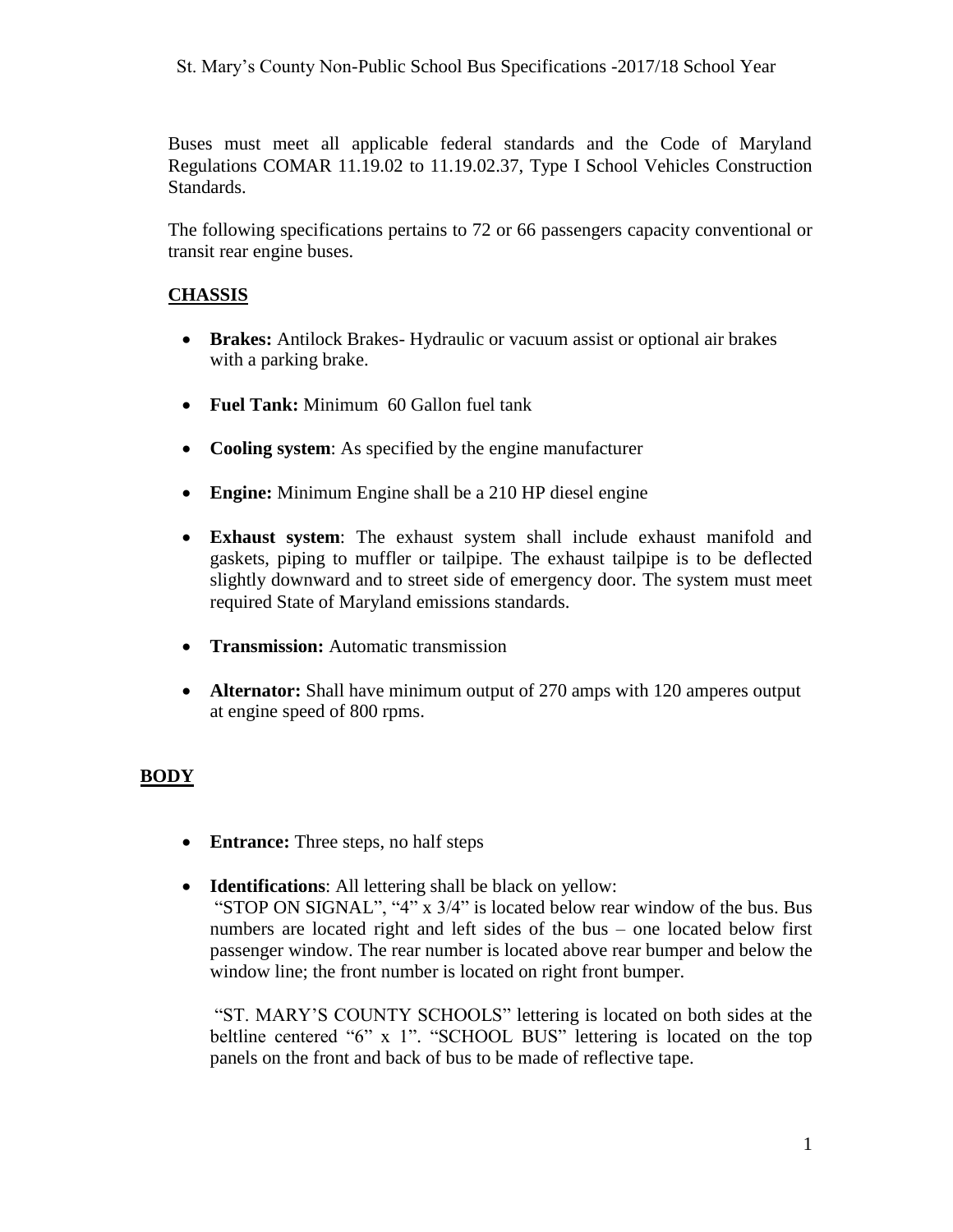- **Roof Vent/Emergency Exit Safety Vents:** Vents shall have ventilation features. The two (2) vents are located in the ceiling in the front and rear of the bus with inside and outside handle openings. Emergency side exit service door, window and exits must be marked - "EMERGENCY EXIT" or "EMERGENCY DOOR". As per COMAR regulations.
- **Snow Rail:** Full length of the bus body skirt
- **Seats (passenger) seating plan: -** 3 passengers per seat
- **Shoulder Rail Pad:** Full length of the student seating area, made of the same material as seats.
- **Roof**: Strobe light is located in the top center of the bus mounted strobe light with a brush guard ( Recommended- Bus Number# on roof)
- **Tinted Glass:** Glass shall be at least 28% of light transmission where permissible maximum, tinting is allowed on other windows.
- **Crossing Control Arm**: Air or electric crossing control arm is located in front of the bus shall be activated simultaneously with the stop arm.
- **Ceiling:** 77" Full acoustic minimum ceiling
- **Under coating:** Full undercoating of the bus
- **Emergency Equipment**: Fire extinguisher & triangles, first aid kit and a body fluid clean up kit
- **Heaters:** 3 floor heaters; one is located left front: minimum of 90,000 BTUs, right front a minimum of 50,000 BTUs, and one rear one with a minimum 50,000 BTUs.
- **Side Mirrors**: Mirrors shall be heated & remote controlled by the driver.
- **Accessory Power: block or power strip**
- Radio: AM-FM radio with PA system
- **Video Camera Recorder System:** Not required at this time.
- **Storage Compartment:** To be installed above the driver's side window.
- **Noise Reduction Package**: Full body of bus.